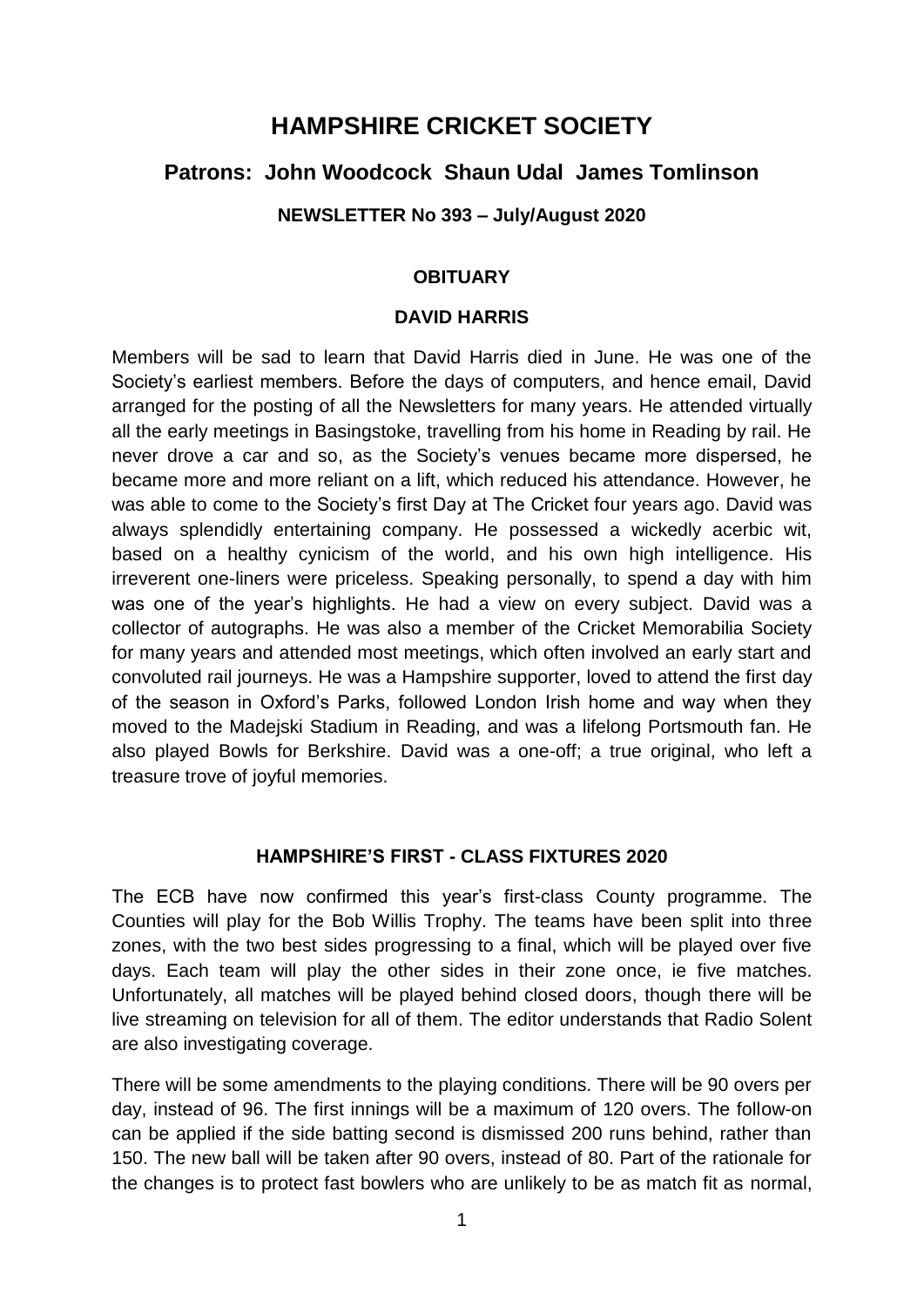and who are likely to carry a heavy workload with all the matches being played over a six-week period. It would be good to think that, as a consequence, spin bowlers will be given more opportunity.

As The Ageas Bowl is required for international cricket, all Hampshire's matches will be played outside of the County. Arundel, where the club has been training during July, will stage their two "home" matches.

Hampshire's fixtures, with venues, are as follows:-

| 1-4 August    | <b>Sussex</b>    | <b>Hove</b>       |
|---------------|------------------|-------------------|
| 8-11 August   | <b>Middlesex</b> | <b>Radlett</b>    |
| 15-18 August  | <b>Surrey</b>    | <b>Arundel</b>    |
| 22-25 August  | <b>Essex</b>     | <b>Arundel</b>    |
| 6-9 September | <b>Kent</b>      | <b>Canterbury</b> |

#### **RADLETT**

Only one first-class match has previously been played at Radlett, and that was last season when Middlesex drew with Glamorgan.

Hampshire have played there before in a List A match in 2016, when they defeated Middlesex by five wickets in the Royal London Cup, which was decided by Duckworth/Lewis.

#### **ARUNDEL**

Hampshire have played six first-class matches at Arundel. The first was in 1990, which was the inaugural first-class fixture played on the ground. The match was notable in that Shaun Udal and Rupert Cox made their Championship and first-class debuts respectively. The game was drawn.

The other games were played in 1992 (W), 1996 (D), 2007 (L), 2008 (L) and 2009 (D).

The highest score by a Hampshire batsman on the ground is 132\* by Chris Smith, in 1990, and the best bowling figures 6-48 by John Stephenson in 1996. Our Patrons will have good cause to remember the ground. Shaun Udal made his Championship debut there in 1990, taking 4-142 on a blisteringly hot day, and James Tomlinson returned figures of 5-108 in 2008, in a long, lion-hearted spell of bowling.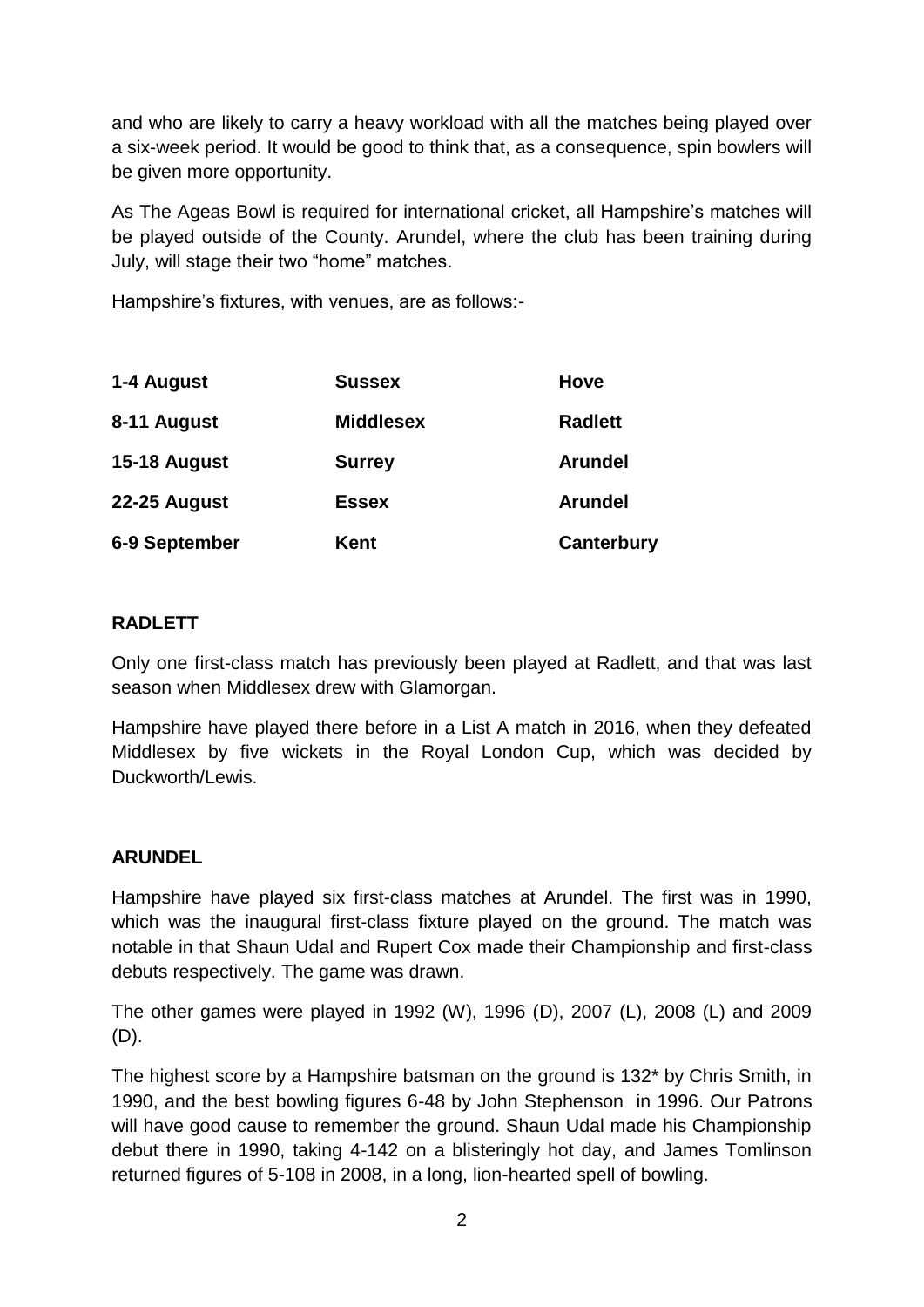In *Cricket At The Castle - 100 years of Cricket at Arundel Castle* by Sir Michael Marshall, the editor found reference to our other Patron, John Woodcock, keeping wicket there in the 1960's. Among the many other snippets of information contained in the book is that Derek Shackleton opened the bowling with Sir Learie Constantine, for the Duke of Norfolk's XI against George Cox's Sussex XI in 1951. Desmond Eagar was also in the Duke's side in that match, as an opening batsman.

# **COVID TESTS (2)**

Bed, training, cricket, meal, bed – every day. All in the same location. No scope for real relaxation. No friends or family. The West Indies and England players deserve the highest praise. To be quarantined for so long was a huge sacrifice, demanding great fortitude. The England players had been locked down for at least 8-10 weeks not long before. The West Indies squad had travelled to England from a largely Covid-free environment. Coach Phil Simmonds and captain Jason Holder warrant special recognition for their leadership.

To play in such a sterile environment requires very special motivation. There is no doubt that, as far as the players were concerned, it was "proper cricket". There were many highlights. The bowling of Shannon Gabriel and the all-round performance of Holder dominated at the Ageas Bowl in the first test; Ben Stokes produced a display for the Ages with bat and ball in the second at Old Trafford; Stuart Broad embarked on a roll, as only he can, in the third at the same venue, claiming his  $500<sup>th</sup>$  test wicket and ten in the match, whilst Chris Woakes, often a thorn in Hampshire's side at the start of his career, took his 100<sup>th</sup> test wicket. In the end, the West Indians seemed to run out of steam, which given the circumstances mentioned above, was perhaps not surprising. England overturned defeat in the series opener – the first time they had lost a test on Hampshire's ground, to win the rubber 2-1.

What of the television viewing experience? Whilst there was much to admire, the matches lacked atmosphere. It was a sharp reminder that cricket is a spectator sport and something is lost when there is no audience. But it is expected that the virus will be prevalent for some time yet. Unique challenges still lie ahead.

# **IRELAND AT THE AGEAS BOWL**

By the time members read this Newsletter, Ireland will have made their first visit to the Ageas Bowl as a full member of the ICC in three One Day international matches. Ireland's progress in the current Millennium is exemplified by the fact that their first List A match at The Ageas Bowl was in the Cheltenham & Gloucester Trophy  $2^{nd}$ Round in September 2001, when they played the Hampshire Cricket Board. They ran out winners by 32 runs. In the Board XI that day were Richard Hindley, who played such an heroic part with the bat in Hampshire's remarkable victory over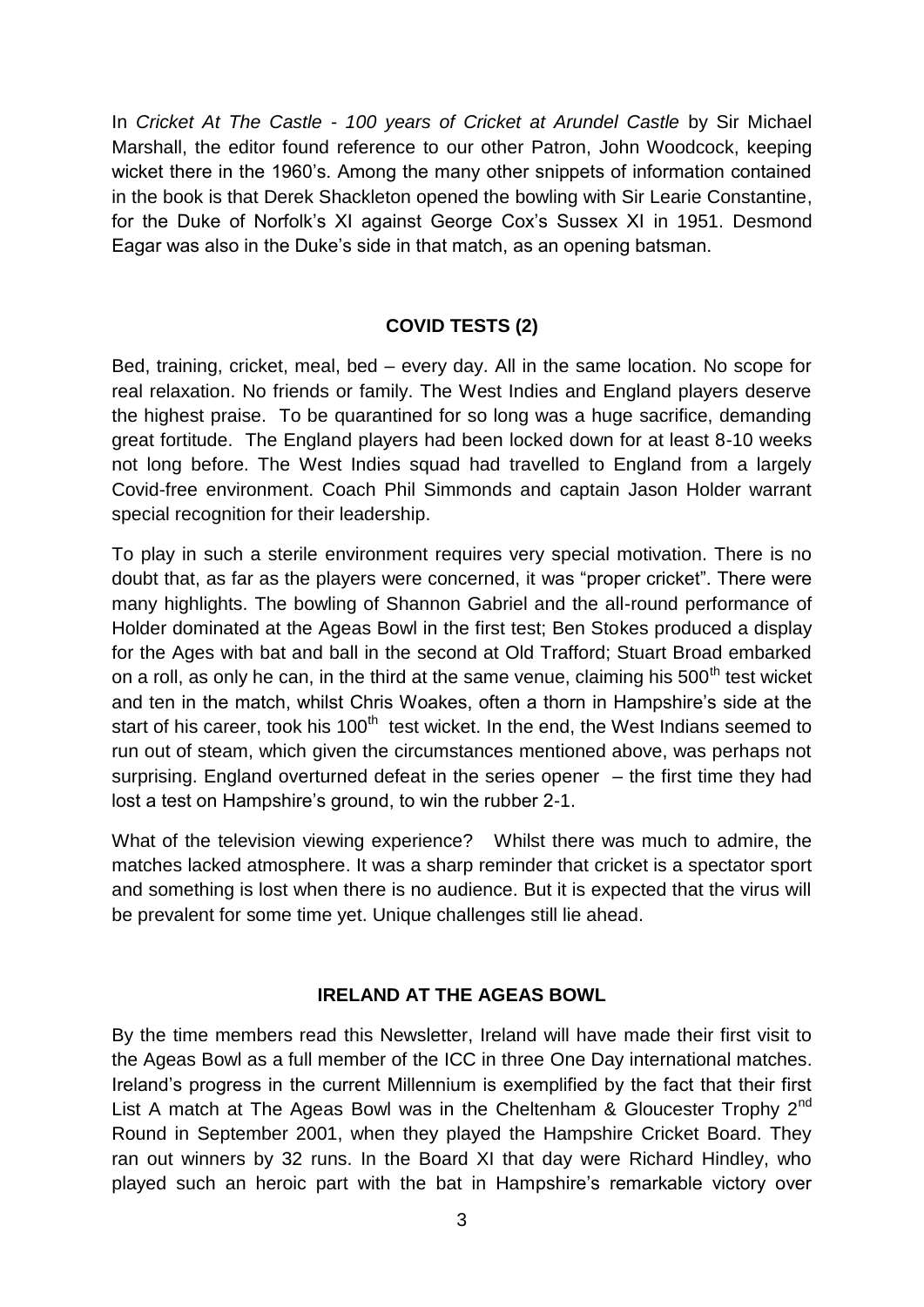Glamorgan in the County Championship two years later (his only game for the County) and Richard Dibden , who made five appearances for the County in 1995.

Ireland later played twice more on the ground, in the Friends Provident Trophy in 2007 and 2009. Hampshire won both matches comfortably, by eight wickets and 77 runs, respectively. In the latter match, Sean Ervine (167\*) and Michael Carberry (121\*) shared an unbeaten partnership of 260 for the second wicket. Ironically, Ervine had qualified for Hampshire by virtue of being an Irish passport holder!

# **PAKISTAN AT THE AGEAS BOWL**

England will play Pakistan in two tests at The Ageas Bowl, from 13-17 August, and 21-25 August.

Pakistan have appeared in five ODIs at the ground, as follows:-

| 2004 v West Indies | Lost by 7 wickets |
|--------------------|-------------------|
| 2006 v England     | Won by 2 wkts     |
| 2010 v England     | Lost by 121 runs  |
| 2016 v England     | Lost by 44 runs   |
| 2019 v England     | Lost by 12 runs   |

That first match, in the semi-final of ICC Champions Trophy, was memorable for a vivid duel between Shoaib Akhtar and Brian Lara, which ended when the Pakistan fast bowler forced Lara to retire hurt after he felled him with a bouncer.

Hampshire supporters will have another opportunity to watch the gifted Babar Azam make 102 not out off just 55 balls for Somerset at The Ageas Bowl in last season's Vitality Blast. Notwithstanding that rate of scoring, *Wisden* described him as a mainly orthodox stroke maker! He understandably gathered an admiring fan club in the West Country.

# **PITCH PUBLISHING ZOOM SESSIONS**

# **A Corner of Every Foreign Field by Tim Brooks**

In many ways this was the most informative of all these sessions. Tim Brooks gave a fascinating account of the development of cricket from its origins as well as a contemporary report of the ICC Associates - all in 45 minutes!

He felt there was no distinctive start date but the catalyst to its development was as a team sport with parish versus parish. Betting then intervened; personalities were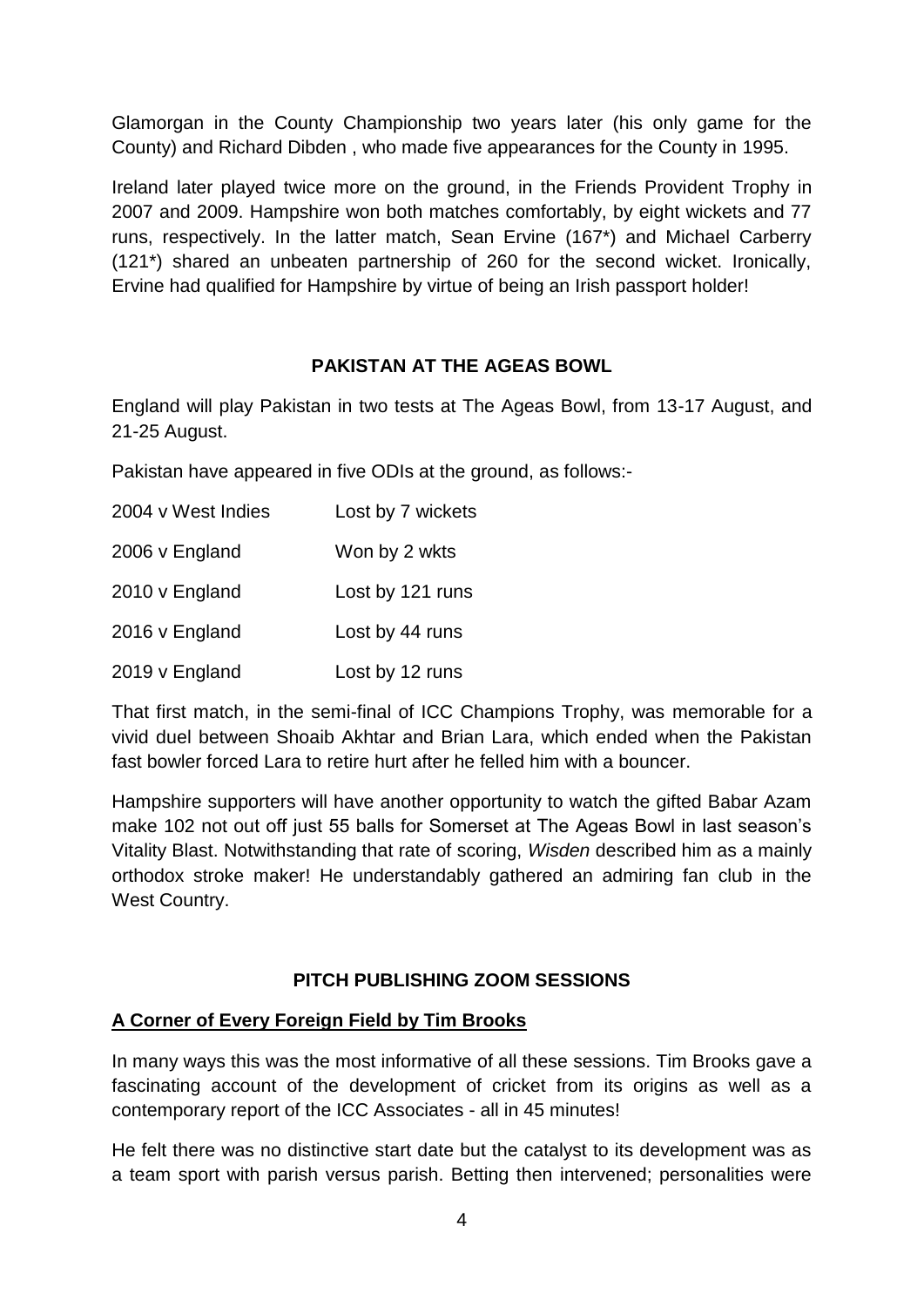always important and these two factors conjoined in Single Wicket Competitions, which were a huge attraction.

The author then took his audience on an absorbing world tour. War, Empire and Transportation were the main factors in spreading the game. However, cricket then became a closed shop and growth became inhibited. In many countries, cricket clubs became football clubs, eg AC Milan in Italy, and a few in Argentina.

There has always been tensions between the ambitions of the ICC to create a global game, and the "box office" appeal of the major test playing teams. The Indian influence has been difficult to resist because of their financial clout. Kenya, Ireland and Holland are not drawcards and, domestically, cricket is a minority sport. In the USA, the game is run by entrepreneurs seeking a monetary "quick fix", which is not a good scenario for putting down roots, though there are signs that it is stabilising. He queried whether Scottish cricket, which does have a history and roots, has underperformed.

In the other Associates, the largest influence is immigration from South Asia. The main issue is obtaining interest from their own populations. There has been an explosion in the number of clubs in Germany because of an Afghan influx. In China, cricket was never an expat game. They wanted to get the sport into schools and the universities but never achieved the cultural threshold to develop it. Of some of the other Associates, Nepal is developing fast and Malaysia "has a lot going for them". Mr Brooks was concerned about the impact of the Coronavirus on those countries where the game was already fragile.

He stated the women's game is crucial to its development. Often, women's teams in some countries are stronger than those of the men, eg in Thailand. However, the ICC has difficulty in funding both men's and women's cricket.

# **If Not Me, Who? The Story of Tony Greig, the Reluctant Rebel by Andrew Murtagh.**

Former Hampshire cricketer, Andy Murtagh, wrote this book as he felt Tony Greig's reputation needed to be dusted down. He thought that his subject had been rather forgotten as an all-rounder as he played at the same time as Ian Botham, Imran Khan, Kapil Dev and Richard Hadlee; however, aspects of his record were comparable to those four men.

His father, Sandy, was a decorated war hero in Bomber Command. A navigator, rather than a pilot, he became a Squadron Leader by the age of 21 and flew 54 missions, a phenomenal number. He survived physically, but suffered mental health problems and became an alcoholic. His wife, Joyce, held the family together. Nevertheless, he maintained a good relationship with his father, though it broke down with the Packer Affair. Happily, they eventually made up.